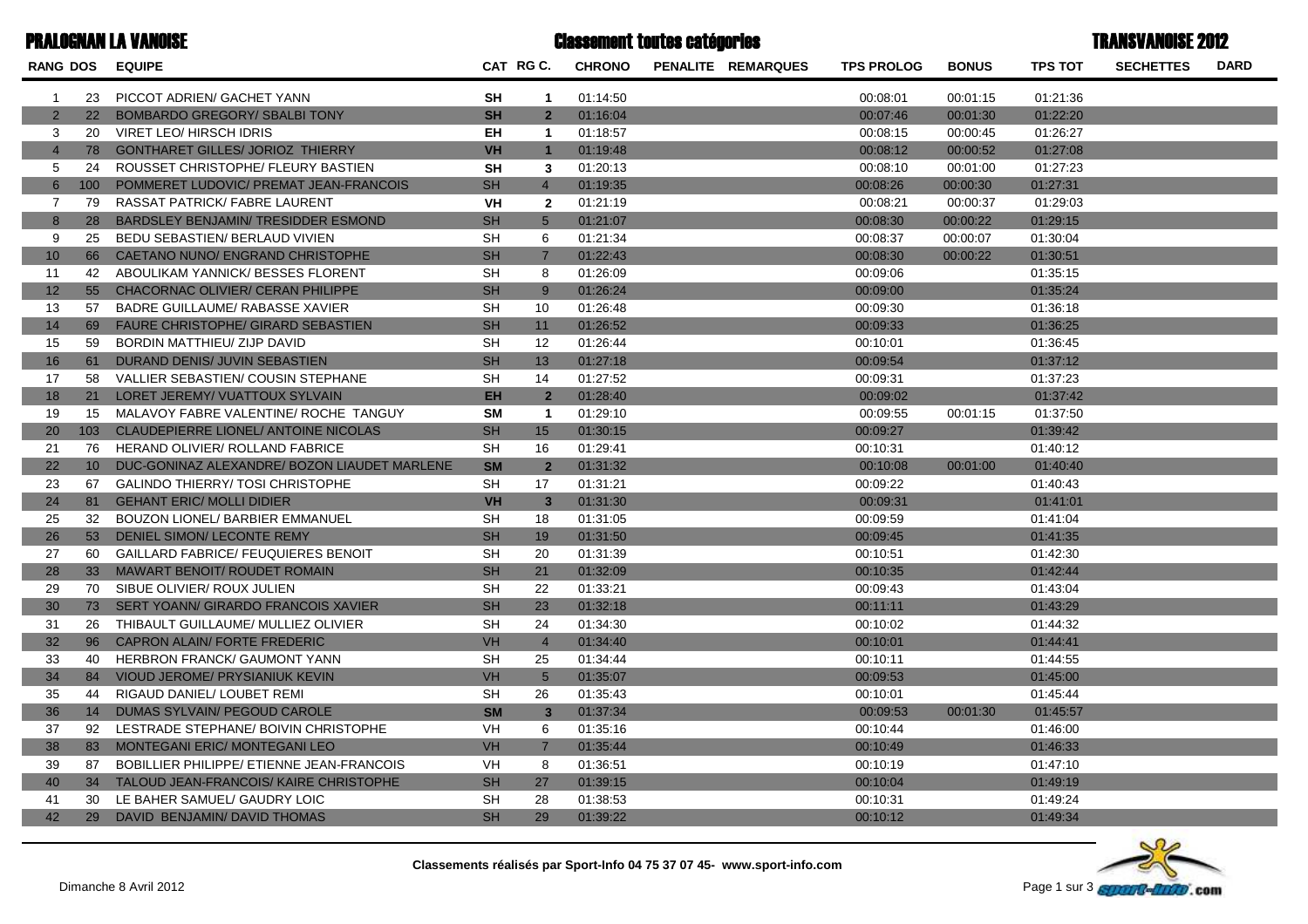| <b>PRALOGNAN LA VANOISE</b> |                 |                                                 |           | <b>Classement toutes catégories</b> |               | <b>TRANSVANOISE 2012</b>  |                   |              |                |                  |             |
|-----------------------------|-----------------|-------------------------------------------------|-----------|-------------------------------------|---------------|---------------------------|-------------------|--------------|----------------|------------------|-------------|
| <b>RANG DOS</b>             |                 | <b>EQUIPE</b>                                   |           | CAT RG C.                           | <b>CHRONO</b> | <b>PENALITE REMARQUES</b> | <b>TPS PROLOG</b> | <b>BONUS</b> | <b>TPS TOT</b> | <b>SECHETTES</b> | <b>DARD</b> |
| 43                          | 41              | RICHARD FRANCK/ MICHAUD OLIVIER                 | <b>SH</b> | 30                                  | 01:39:17      |                           | 00:10:22          |              | 01:49:39       |                  |             |
| 44                          | 39              | DESRUES GUILLAUME/ BERTRAND FLORIAN             | <b>SH</b> | 31                                  | 01:39:04      |                           | 00:10:40          |              | 01:49:44       |                  |             |
| 45                          | 75              | MULLER LAURENT/ MAYER OLIVIER                   | <b>SH</b> | 32                                  | 01:39:13      |                           | 00:10:36          |              | 01:49:49       |                  |             |
| 46                          | 11              | DALBAN MOREYNAS CLOVIS/ MOTTIER JULIE           | <b>SM</b> | $\overline{4}$                      | 01:40:42      |                           | 00:10:22          | 00:00:52     | 01:50:12       |                  |             |
| 47                          | 90              | DUVERLIE BENOIT/ BORGHESE FRANCOIS              | VH        | 9                                   | 01:40:28      |                           | 00:10:28          |              | 01:50:56       |                  |             |
| 48                          | 99              | MOUGIN STEPHANE/ GAY CHRISTOPHE                 | <b>VH</b> | 10 <sup>1</sup>                     | 01:40:25      |                           | 00:10:33          |              | 01:50:58       |                  |             |
| 49                          | 52              | ROSAZ MARC/ JACQUEMOUD DANIEL                   | <b>SH</b> | 33                                  | 01:40:08      |                           | 00:10:51          |              | 01:50:59       |                  |             |
| 50                          | 102             | SIBUE PASCAL/ BOROT GILBERT RENE                | VH        | 11                                  | 01:39:35      |                           | 00:11:36          |              | 01:51:11       |                  |             |
| 51                          | 74              | JARNIAC JEROME/ BONNET LAURENT                  | <b>SH</b> | 34                                  | 01:40:31      |                           | 00:10:41          |              | 01:51:12       |                  |             |
| 52                          | 48              | MERRANT JEAN-YVES/ MOREL ANTHONY                | <b>SH</b> | 35                                  | 01:41:34      |                           | 00:09:50          |              | 01:51:24       |                  |             |
| 53                          | 88              | THEVENOUD JEAN-NOEL/ MOLLARET BRUNO             | VH        | 12                                  | 01:40:22      |                           | 00:11:06          |              | 01:51:28       |                  |             |
| 54                          | 43              | <b>GOYER JULIEN/ RENAUD CHRISTOPHE</b>          | <b>SH</b> | 36                                  | 01:41:06      |                           | 00:10:23          |              | 01:51:29       |                  |             |
| 55                          | 54              | TROMBERT MAXIME/ RONGER DAVID                   | <b>SH</b> | 37                                  | 01:40:39      |                           | 00:10:56          |              | 01:51:35       |                  |             |
| 56                          | 27              | PIERREL CHRISTOPHE/ TOUSSAINT JEAN-MARIE        | <b>SH</b> | 38                                  | 01:40:31      |                           | 00:11:12          |              | 01:51:43       |                  |             |
| 57                          | 101             | L'HERPINIERE TARKA/ VANDENHELSKEN LOIC          | <b>SH</b> | 39                                  | 01:40:37      |                           | 00:11:07          |              | 01:51:44       |                  |             |
| 58                          |                 | 2 MARTIN GAELLE/ BARNIER HOFFMAN LAURENCE       | <b>SF</b> | $\mathbf{1}$                        | 01:43:44      |                           | 00:10:35          | 00:01:30     | 01:52:49       |                  |             |
| 59                          |                 | 72 CUNAT PIERRE/ ROLLAND ERIC                   | <b>SH</b> | 40                                  | 01:41:47      |                           | 00:11:15          |              | 01:53:02       |                  |             |
| 60                          | 47              | <b>VERRIER LUC/ IMBERT CHRISTOPHE</b>           | <b>SH</b> | 41                                  | 01:42:05      |                           | 00:11:12          |              | 01:53:17       |                  |             |
| 61                          | 80              | PEROL PASCAL/ BAYLE OLIVIER                     | <b>VH</b> | 13                                  | 01:42:21      |                           | 00:10:59          |              | 01:53:20       |                  |             |
| 62                          | 65              | PORTES NICOLAS/ PATUREL MARC                    | <b>SH</b> | 42                                  | 01:42:42      |                           | 00:10:42          |              | 01:53:24       |                  |             |
| 63                          | 94              | DEVEY MICHEL/ SERMET THIERRY                    | VH        | 14                                  | 01:42:19      |                           | 00:11:06          |              | 01:53:25       |                  |             |
| 64                          | 50 <sup>°</sup> | <b>BOULONNAIS PIERRE/ DAVOINE ALAIN</b>         | <b>SH</b> | 43                                  | 01:42:43      |                           | 00:11:41          |              | 01:54:24       |                  |             |
| 65                          | 95              | GAYDON JEAN-FRANCOIS/ REY STEPHANE              | VH        | 15                                  | 01:44:06      |                           | 00:10:59          |              | 01:55:05       |                  |             |
| 66                          | 51              | <b>CORTEGGIANI JEAN-THOMAS/ COLLETER THOMAS</b> | <b>SH</b> | 44                                  | 01:44:14      |                           | 00:11:27          |              | 01:55:41       |                  |             |
| 67                          | 91              | BLOEM XAVIER/ AUBONNET CHRISTOPHE               | VH        | 16                                  | 01:45:59      |                           | 00:10:35          |              | 01:56:34       |                  |             |
| 68                          | 45              | MOREAU PHILIPPE/ BLANC PIERRE                   | <b>SH</b> | 45                                  | 01:46:32      |                           | 00:11:05          |              | 01:57:37       |                  |             |
| 69                          | 35              | PELLIER-CUIT PHILIPPE/ BERT FRANCK              | <b>SH</b> | 46                                  | 01:46:09      |                           | 00:11:30          |              | 01:57:39       |                  |             |
| 70                          | 13 <sup>7</sup> | <b>MATHIEU NICOLAS/ FABRY MARION</b>            | <b>SM</b> | $5\overline{)}$                     | 01:47:44      |                           | 00:12:03          | 00:00:45     | 01:59:02       |                  |             |
| 71                          | 31              | BLOCH SERGE/ BERNARD GRANGER NICOLAS            | <b>SH</b> | 47                                  | 01:47:51      |                           | 00:11:18          |              | 01:59:09       |                  |             |
| 72                          | 85              | ARLOT CHRISTOPHE/ DORNE FRANCK                  | <b>VH</b> | 17                                  | 01:47:49      |                           | 00:12:01          |              | 01:59:50       |                  |             |
| 73                          | 93              | MUSAZZI SIMONE/ DI DATO ANTONIO                 | VH        | 18                                  | 01:48:49      |                           | 00:11:40          |              | 02:00:29       |                  |             |
| 74                          | 77              | ARTUSO BRUNO/ PESANDO NICOLO                    | <b>SH</b> | 48                                  | 01:49:20      |                           | 00:11:09          |              | 02:00:29       |                  |             |
| 75                          |                 | 6 TURBIL SYLVIE/ FAVRE ARMELLE                  | VF        | $\overline{1}$                      | 01:50:51      |                           | 00:11:28          | 00:01:15     | 02:01:04       |                  |             |
| 76                          | 68              | DOUMEN DAVID/ DUROT SYLVAIN                     | <b>SH</b> | 49                                  | 01:49:49      |                           | 00:11:17          |              | 02:01:06       |                  |             |
| 77                          | 89              | DELAUNAY MICHEL/ ROWDO PHILIPPE                 | VH        | 19                                  | 01:50:23      |                           | 00:11:44          |              | 02:02:07       |                  |             |
| 78                          | 38              | <b>FRITSCH PAUL-MATTHIEU/ GARDEIL XAVIER</b>    | <b>SH</b> | 50                                  | 01:53:09      |                           | 00:11:12          |              | 02:04:21       |                  |             |
| 79                          | 98              | BERGER MARCEL/ AUGRAS CLAUDE                    | <b>VH</b> | 20                                  | 01:55:00      |                           | 00:11:37          |              | 02:06:37       |                  |             |
| 80                          | 86              | <b>TAVERNIER GILBERT/ MUFFAT FRANCOIS</b>       | <b>VH</b> | 21                                  | 01:54:36      |                           | 00:12:20          |              | 02:06:56       |                  |             |
| 81                          | 3               | TOMIO SIGRID/ GACHET CHRISTINE                  | <b>SF</b> | $\overline{2}$                      | 01:58:46      |                           | 00:11:49          | 00:01:00     | 02:09:35       |                  |             |
| 82                          | 16 <sup>1</sup> | TALOUD PIERRE-YVES/ SCHEIBLING EVE              | <b>SM</b> | $6\overline{6}$                     | 01:58:25      |                           | 00:13:23          |              | 02:11:48       |                  |             |
| 83                          | 12              | HENRION ANNE-MARIE/ BIDEAU NORMAN               | <b>SM</b> | 7                                   | 02:00:52      |                           | 00:13:04          |              | 02:13:56       |                  |             |
| 84                          | $\overline{4}$  | <b>HAGUET JULIE/ BORDIN-GOFFIN CAROLINE</b>     | <b>SF</b> | $\overline{3}$                      | 02:02:50      |                           | 00:15:18          | 00:00:45     | 02:17:23       |                  |             |